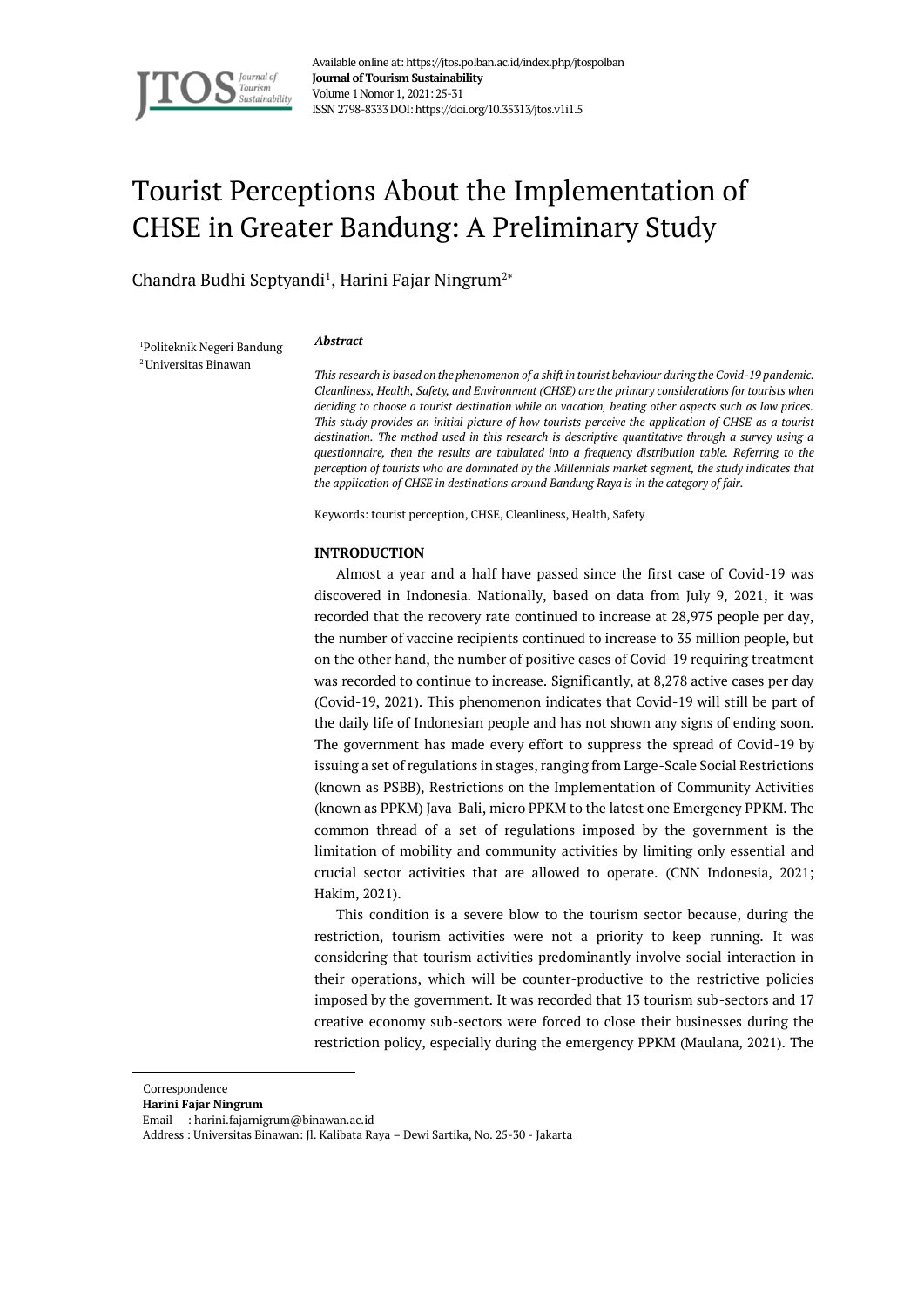closure of tourism destinations is carried out situationally based on the rate of growth of Covid-19 cases. When it tends to decline, the tourism business sector also tries to reopen, of course, establishing strict health protocols.

People are getting tired of all the restrictions imposed on aspects of their daily life (Saudale, 2021). Work from Home (WFH) implementation for non-essential types of work creates a stressor for workers. The dual role at home that workers must play during WFH is allegedly the main factor causing stress (Muhliansyah et al., 2020). Therefore, tourism activities can be an alternative stress reliever and have also been shown to increase happiness, although not long-term (Chen, 2018; Liu, 2013). Organizing tourism activities during the pandemic poses its challenges. On the one hand, the travel experience must be the primary goal because it is a benchmark for the quality of tourist activity, but on the other hand, the safety and health of tourists must also be considered carefully. Do not let the tourism activities carried out cause new clusters of the spread of Covid-19.

During the Covid-19 pandemic, it is predicted that travel trends and the selection of tourist destinations will shift slightly. Instead of looking for low prices, tourists will consider hygiene factors more in choosing locations, accommodations, and modes of transportation used during the trip. (Khairally, 2020). In line with this, the government, especially the Ministry of Tourism and Creative Economy (Kemenparekraf), issued guidelines and a CHSE certification program, namely the process of granting certificates to businesses engaged in the tourism sector in providing guarantees to tourists in terms of the implementation of cleanliness, health, safety and environmental sustainability (Liputan6dotcom, 2021).

West Java, especially the Greater Bandung area, is still a favorite tourist destination during the Covid-19 pandemic. Data shows that in 2020 there were 3,440,529 tourist visits to West Bandung Regency and 2,431,290 tourists entering Bandung City (Pamungkas, 2021). Based on data released by the Department of Culture and Tourism (Disbudpar) of the City of Bandung, until January 2021, only about 10% of tourism sector business actors in the City of Bandung have implemented the CHSE-based protocol of the Ministry of Tourism and Creative Economy in their operations (Burhanudin, 2021). Based on the phenomena described above, research on tourist perceptions regarding the application of CHSE in Greater Bandung needs to be carried out to provide an overview of the extent to which tourists feel guarantees from tourism sector business actors in terms of cleanliness, health, safety, and environmental sustainability while traveling in the Greater Bandung area.

### **LITERATURE REVIEW**

Philosophically, perception is defined as an introduction process carried out by humans so that awareness and knowledge of the environment around them are formed (Efron, 1969). In building a perception, physically humans involve hearing, seeing, and smell to receive a stimulus, while psychologically perception is influenced by beliefs, values, attitudes, needs, and interests. (Qiong, 2017). Consumer behaviour studies understand perception as a subjective understanding so that consumers can distinguish between presence and absence and realize a striking difference (Schiffman & Wisenblit, 2015).

Cleanliness is the main factor for tourists when choosing the hospitality product they want to use (Bagnera et al., 2020; Magnini & Zehrer, 2021). Studies in facility management prove that perceived cleanliness affects a person's actual perception and behavior, namely satisfaction, approach behavior, physical activity, and prosocial behavior (Vos et al., 2018). Companies, especially those engaged in the hospitality industry, must improve their hygiene factor during the Covid-19 pandemic. It would be better to communicate its hygiene protocols to consumers if they want their business to survive (Magnini & Zehrer, 2021).

Health and the tourism industry go hand in hand. If the condition of the community around a tourist destination is not healthy, it will harm the sustainability of the tourism industry in that place. On the contrary, if the public health condition is classified as good, it will be an excellent promotional tool for a destination (Wirawan, 2016). History records that tourism is one of the factors that spreading infectious diseases, such as in the case of HIV to Covid-19. Therefore it is vital to understand the perception of health risks in the tourism industry (Godovykh et al., 2021). The study found that the determinant of tourist satisfaction in making a trip is assessing health factors in the destination area based on his personal opinion (Medeiros et al., 2020).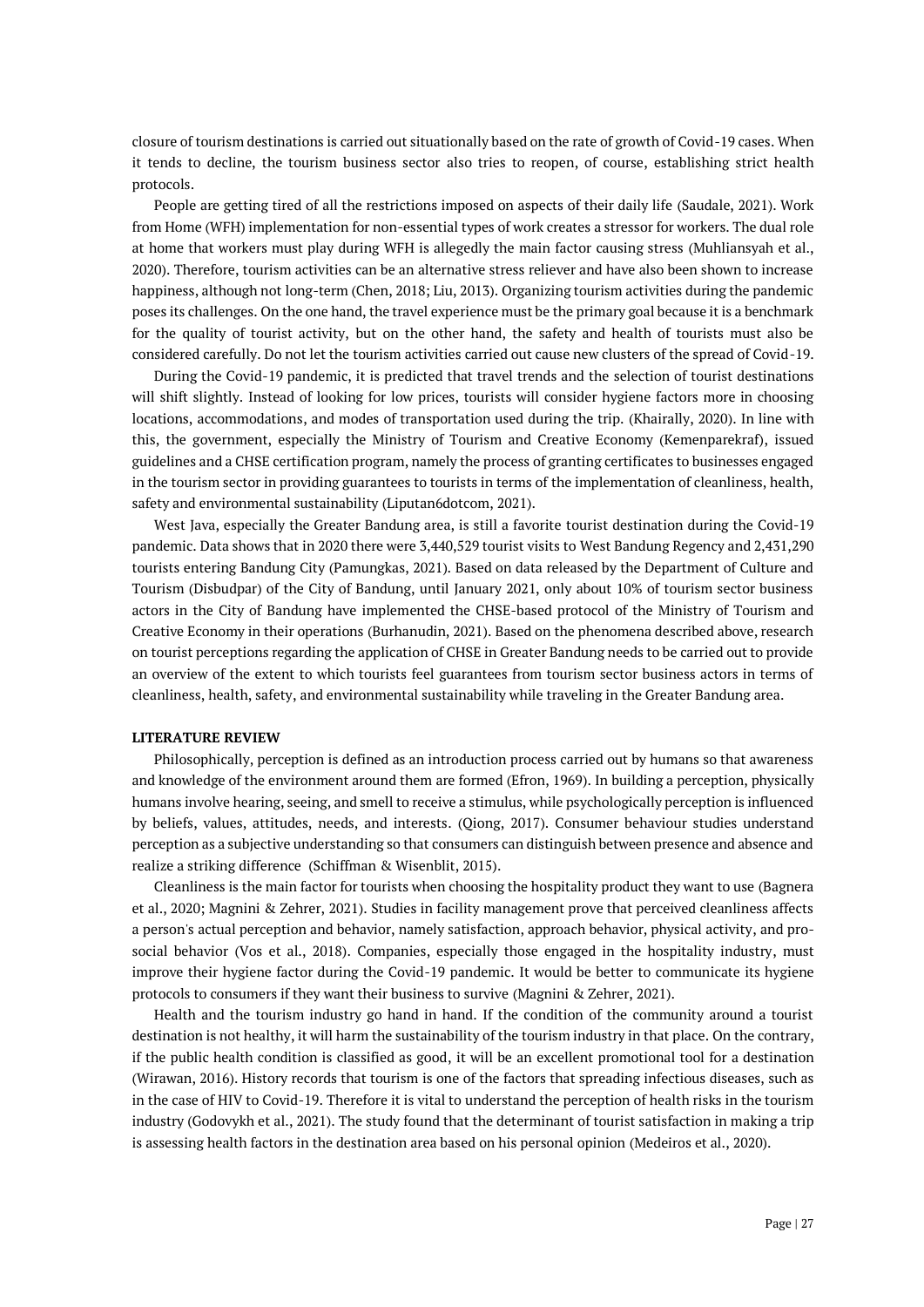Safety is understood as the level of security felt by tourists when traveling and visiting a destination, and safety is subjective depending on the extent to which a person's perception of security is (Wang et al., 2019). In the Covid-19 pandemic situation, the level of concern for tourists about safety risks has increased, but the desire to travel is still there. Only people with high levels of anxiety reduce the intensity of their trips. (Hassan & Salem, 2021). Tourists tend to choose tourist destinations considered safe and positively related to tourist safety (George & Booyens, 2014).

The destination environment belongs to the community around the destination. Therefore all tourism development efforts must consider the analysis of the environmental supply and the environmental core capital according to the characteristics of each destination (Sharpley, 2009). The eco-friendly status of tourism destinations obtained through certification is often a political bargaining power with regulatory issuing agencies rather than a marketing tool (Buckley, 2011).

#### **METHOD**

This research was conducted to provide an initial picture of the extent to which the application of CHSE by tourism actors was viewed from tourists' perception in Bandung Raya. A Descriptive research method with a quantitative approach is used to describe the survey results through concise and simple data obtained (Musfiqon, 2012; Veal, 2018). The data collection method is carried out through a street survey (Veal, 2018) which will take place in 2021 using a questionnaire distributed at several tourist destinations around Greater Bandung.

Questionnaire statement items are prepared based on the CHSE guidelines for Tourist Attractions published by the Ministry of Tourism and Creative Economy (Kementerian Pariwisata dan Ekonomi Kreatif, 2020). Each statement was measured using a Likert scale ranging from strongly disagree (weight 1) to agree strongly (weight 5). Ten aspects were taken from the guidebook, and then each of them was made into a statement based on the consideration that only these ten aspects could be captured directly by tourists' perception when traveling. Obtained 126 respondents who are willing to take part in the survey and fill out the questionnaire. The data obtained were analyzed using descriptive statistics to describe, group, and classify them into a frequency distribution table (Junaedi et al., 2020).

#### **RESULT AND DISCUSSION**

The survey results in Table 1 show that the characteristics of respondents who are tourists in Greater Bandung in terms of gender are almost comparable with the percentage adrift of only 2% between men (49%) and women (51%). Respondents are dominated by the Millennials generation or age range 25-40 years, with 63%. The respondents are dominated by tourists with a monthly income of more than 7 million per month.

| <b>Table 1.</b> Tourist Characteristics in Greater Bandung     |       |            |  |  |  |
|----------------------------------------------------------------|-------|------------|--|--|--|
| <b>Demographic Characteristics</b><br>of Respondents Based on: | Total | Percentage |  |  |  |
| Gender                                                         |       |            |  |  |  |
| Male                                                           | 62    | 49%        |  |  |  |
| Female                                                         | 64    | 51%        |  |  |  |
| Generation                                                     |       |            |  |  |  |
| (Based on the year of birth)                                   |       |            |  |  |  |
| Gen Z (1997 – 2012)                                            | 20    | 16%        |  |  |  |
| Millennials (1981 – 1996)                                      | 80    | 63%        |  |  |  |
| Gen X (1965 – 1980)                                            | 19    | 15%        |  |  |  |
| Baby Boomers $(1955 - 1964)$                                   | 7     | 6%         |  |  |  |
| Income (Monthly)                                               |       |            |  |  |  |
| > IDR 7 million                                                | 38    | 30%        |  |  |  |

**Table 1.** Tourist Characteristics in Greater Bandung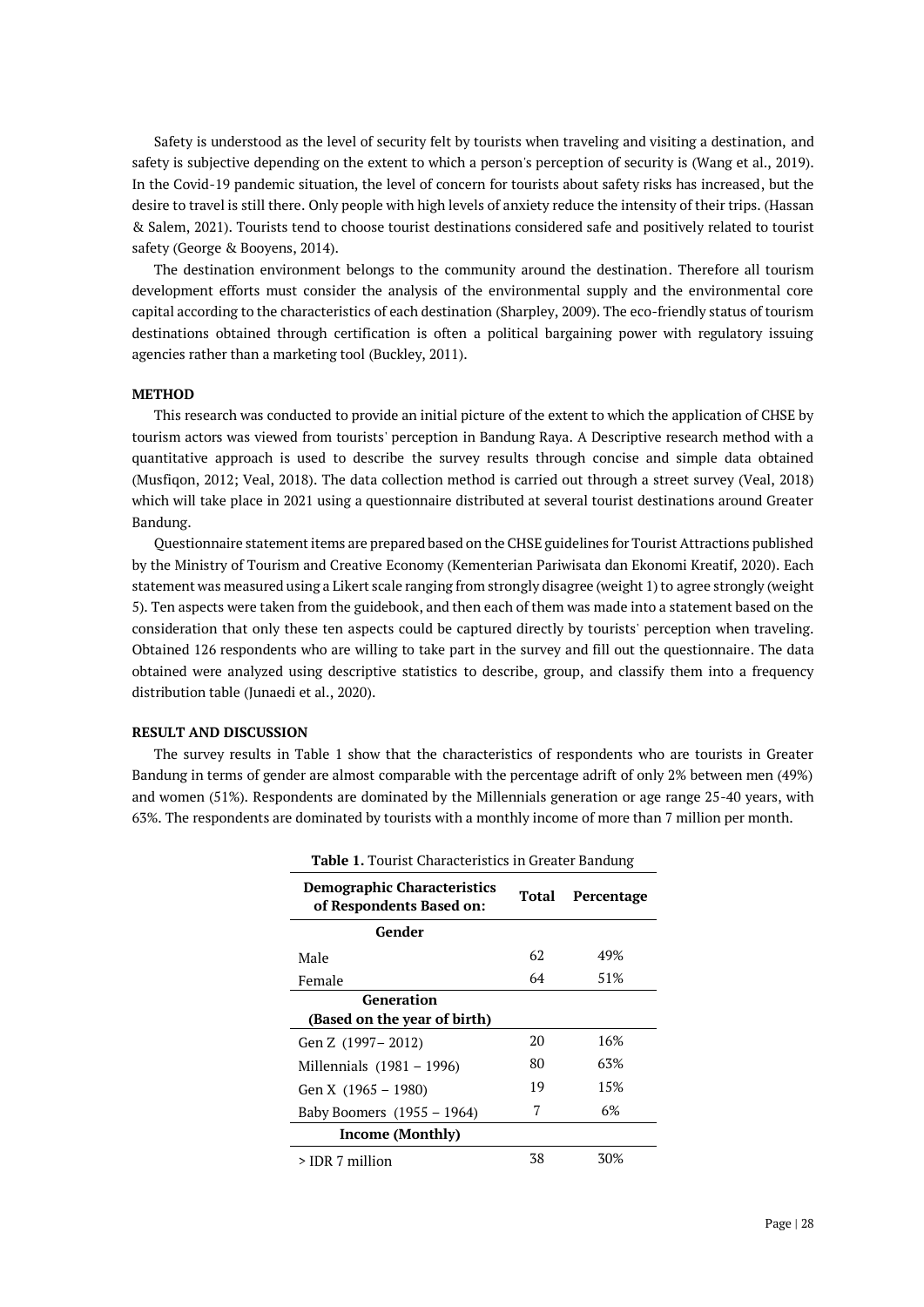| <b>Demographic Characteristics</b><br>of Respondents Based on: | Total | Percentage |  |
|----------------------------------------------------------------|-------|------------|--|
| IDR 6-7 million                                                | 18    | 14%        |  |
| IDR 4-6 million                                                | 19    | 15%        |  |
| IDR 2-4 million                                                | 31    | 25%        |  |
| $\leq$ IDR 2 million                                           | 20    | 16%        |  |

Source: Research Primary Data (2021)

Based on the results of tourist perceptions obtained from the survey results in Table 2, it can be seen that the implementation of CHSE, which achieved the highest score with an achievement score of 469 from a maximum score of 630, was in the aspect of the availability of facilities in the form of handwashing and hand sanitizer. Sanitation facilities are the most crucial point in the current era of the Covid-19 pandemic, considering that the spread of the virus occurs mainly from physical contact between humans. The score indicates that 74.44% of tourism actors, especially those engaged in the Greater Bandung Tourism Attraction business, have implemented sanitation facilities in the form of hand washing facilities and hand sanitizers.

While the lowest score was obtained by implementing health protocols in public transportation, the transportation system of Bandung, which is the provincial capital, is still far behind compared to other capital cities such as DKI Jakarta. The use of online transportation is more commonly used in the city of Bandung. Therefore it is only natural that implementing health protocols in public transportation gets the lowest score with an achievement score of 392 out of a maximum score of 630. The achievement of this score may be because tourists are not familiar with the use of public transportation in their travel activities. It has begun to shift to the use of online transportation and private vehicles at this time. It can be said that according to the perception of tourists, the application of health protocols in public transportation is only 62% applied.

| No.            | <b>Aspects of CHSE Implementation</b>                                        | <b>Minimum</b><br>Score | <b>Maximum</b><br>Score | Score | Percentage |
|----------------|------------------------------------------------------------------------------|-------------------------|-------------------------|-------|------------|
|                | Appeal for health protocols in public places                                 | 26                      | SO                      | 458   | 10,79%     |
| $\overline{2}$ | Implementation of health protocols for the community<br>and tourism managers |                         |                         | 429   | 10,11%     |
| 3              | Hand washing facilities and hand sanitizer                                   |                         |                         | 469   | 11,05%     |
| $\overline{4}$ | First aid kits at tourist destinations                                       |                         |                         | 403   | 9,50%      |
| 5              | Body temperature check                                                       |                         |                         | 466   | 10,98%     |
| 6              | Imposition of limitations on the number of visitors                          |                         |                         | 405   | 9,55%      |
| 7              | Availability of online reservation and payment system                        |                         |                         | 434   | 10,23%     |
| 8              | The availability of online forms to record visitors                          |                         |                         | 394   | 9,29%      |
| 9              | Implementation of health protocols on public<br>transportation               |                         |                         | 392   | 9,24%      |
| 10             | The use of environmentally friendly materials                                |                         |                         | 393   | 9,26%      |
|                | TOTAL                                                                        |                         |                         | 4243  | 100%       |

**Table 2.** Responses to the Implementation of CHSE and Scores Based on Tourist Perspectives

Source: Research Primary Data (2021)

Referring to the results listed in Table 2, the overall implementation of CHSE in Greater Bandung, when viewed through tourists' perception, obtained a score of 4243. When compared with the ideal score, this score achieved 67.35% of the total score of 6300. Next, a continuum line was made to describe already the extent of the implementation of CHSE in Greater Bandung. The continuum line is divided into five categories: Very Poor (score range 1260-2268) to Very Good (score range 5292-6300). The initial stage of the division of categories is to look for assessment scores obtained from the maximum total score (6300) minus the minimum total score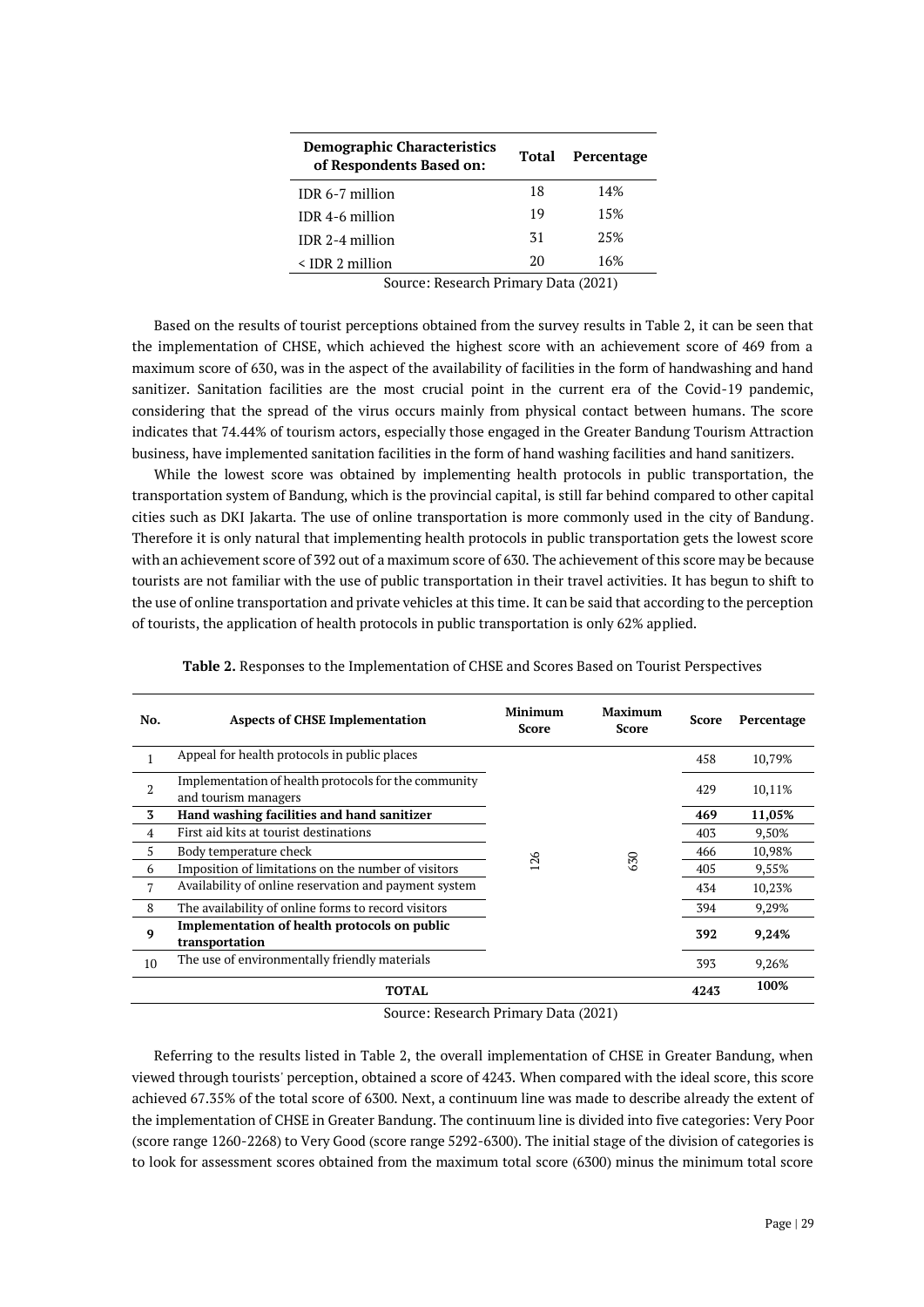(1260) so that the number is 5040. Next, the range per category is searched by means. The level (5040) is divided by the number of categories (5 categories). The final stage is to enter the total score (4243) obtained from the survey results contained in Table 2. It can be seen in Figure 1 that the overall implementation of CHSE according to tourist perceptions can be said to be sufficient (covering a score range of 3276-4284), only 41 points adrift from the good category.



**Figure 1.** CHSE continuum line application

## **CONCLUSION**

Based on the results of the analysis described earlier, it can be seen that the perception of tourists who are dominated by the Millennials market segment considers that the application of CHSE that has been carried out by tourism actors in the Greater Bandung area is included in the fair category. The results of this study are an initial picture and do not necessarily describe the overall implementation of CHSE that occurs in the field because it purely describes what tourists feel when vacationing in Greater Bandung. Further research is needed to reveal how the relationship between the application of CHSE can affect the behavior of tourists while on vacation.

## **REFERENCES**

- Bagnera, S. M., Szende, P., & Dalton, A. N. (2020). Conveying hotel cleanliness during the COVID-19 crisis. In *Suzanne Bagnera, Peter Szende, Alec N Dalton. "Conveying hotel cleanliness during COVID-19 crisis." Hotel News Now, May 14,*. https://hdl.handle.net/2144/41012
- Buckley, R. (2011). Tourism and Environment. *Annual Review of Environment and Resources*, *36*(1), 397–416. https://doi.org/10.1146/annurev-environ-041210-132637
- Burhanudin, A. (2021). *Kurang dari 10 persen Hotel Restoran di Kota Bandung Terapkan Prokes CHSE*. Rri.co.id. https://rri.co.id/bandung/bandung-raya/964094/kurang-dari-10-persen-hotel-restoran-di-kotabandung-terapkan-prokes-chse
- Chen, C. C. (2018). Examining stress relief benefits of tourism experiences: A study of American workers. *Tourism Analysis*, *23*(3), 421–426. https://doi.org/10.3727/108354218X15305419108010
- CNN Indonesia. (2021). *Poin-poin Aturan PPKM Darurat di 15 Daerah Luar Jawa-Bali*. CNNIndonesia.Com. https://www.cnnindonesia.com/nasional/20210709144543-20-665492/poin-poin-aturan-ppkmdarurat-di-15-daerah-luar-jawa-bali
- Covid-19, S. P. (2021). Berita Terkini | Satgas Penanganan Covid-19. In *Www.Covid19.Go.Id*. https://covid19.go.id/berita/jumlah-penerima-vaksin-tembus-500000 orang%0Ahttps://covid19.go.id/berita/pasien-sembuh-semakin-bertambah-menjadi-718696-
- orang%0Afile:///Users/Fitriana/Desktop/UAS KEBKES/Berita Terkini \_ Satgas Penanganan Covid-19.html Efron, R. (1969). What is perception? *Proceedings of the Boston Colloquium for the Philosophy of Science*, 137– 173. https://doi.org/10.4324/9780203771006-15
- George, R., & Booyens, I. (2014). Township Tourism Demand: Tourists' Perceptions of Safety and Security. *Urban Forum*, *25*(4), 449–467. https://doi.org/10.1007/s12132-014-9228-2
- Godovykh, M., Pizam, A., & Bahja, F. (2021). Antecedents and outcomes of health risk perceptions in tourism, following the COVID-19 pandemic. *Tourism Review*, *ahead*-*of*-*p*(ahead-of-print). https://doi.org/10.1108/TR-06-2020-0257
- Hakim, R. N. (2021). Beda antara PSBB, PPKM Jawa-Bali, dan PPKM Mikro. In *Nasional.Kompas.Com*. https://nasional.kompas.com/read/2021/06/23/11195511/beda-antara-psbb-ppkm-jawa-bali-dan-